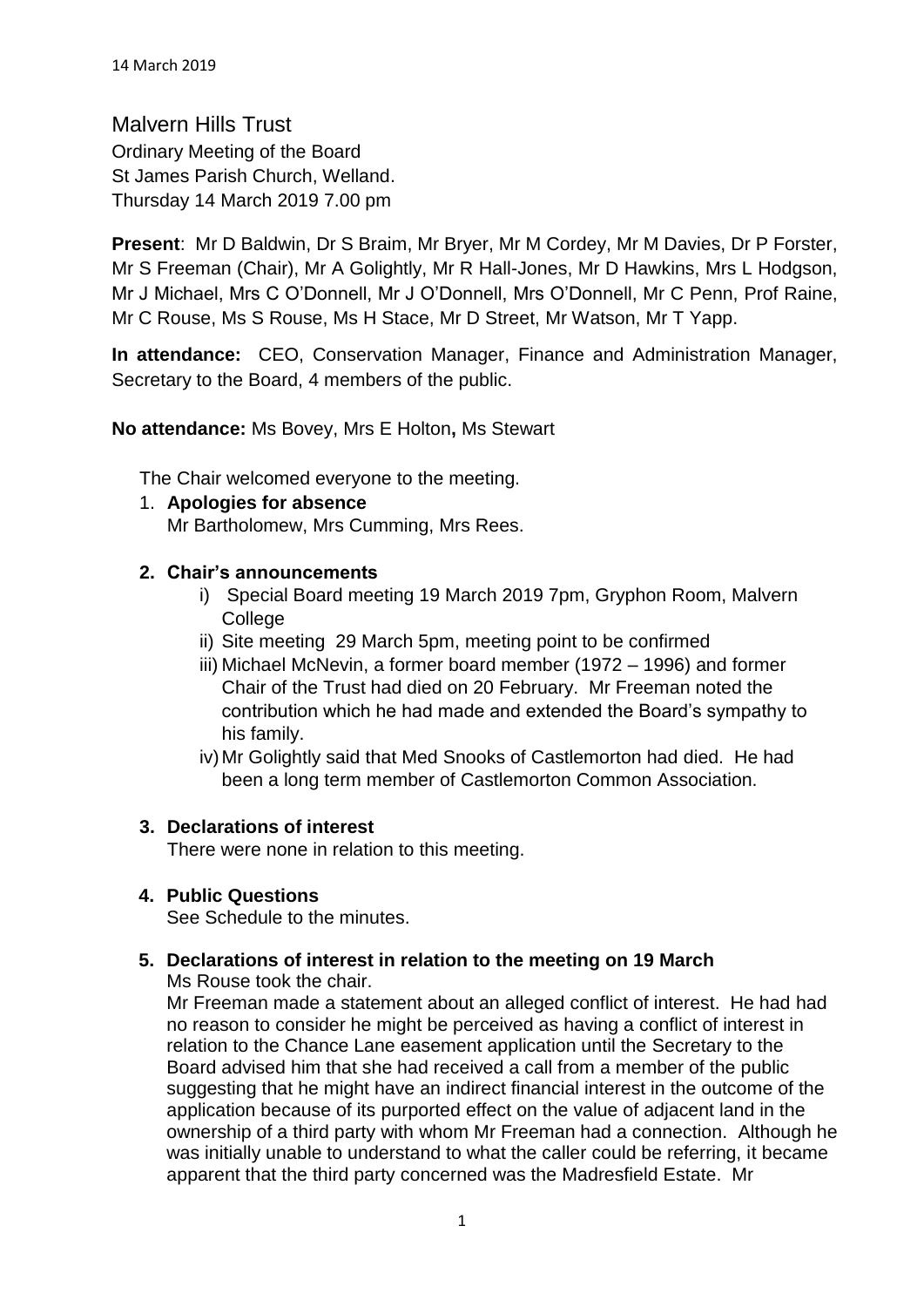Freeman's wife's grandmother (the late Countess Else Beauchamp) was married to the last Earl Beauchamp. The family which now occupied Madresfield Court were descendants of the last Earl's brother. Mr Freeman's wife was neither a descendant of the Earls Beauchamp, nor a blood relative of the family. Her mother was the child of the Countess' previous marriage. Until the tax year 2013/14 Mr Freeman's daughters received an annual income distribution from a settlement established for the benefit of the descendants of the late Countess which was administered by the trustees of various Beauchamp settlements. There was no reason to believe that those distributions would ever resume.

The Secretary to the Board had contacted the Trust's solicitors, who advised that the connection was too remote to be considered a conflict of interest but that he should make full disclosure to 2 senior Board members. The disclosure was made to the Chair and Vice-Chair of Governance Committee.

The latest SHELAA map disclosed that land owned by Madresfield Estate and close to the easement site had been put forward in the call for sites.

Ten days ago Mr Freeman had been made privy to an exchange of E-mails between third parties, which disclosed an intention to attack his personal integrity and which contained significant misinformation, including that he "owned" property companies. Although he was a director of 2 companies, one of which held land, it would have been evident from the company records that he had no financial interest in either.

Mr Freeman said he would declare the matter at the meeting on 19 March and it would be for the Board to decide whether he had any conflict of interest, real or perceived.

James O'Donnell had contacted the office. He did not accept that he had a conflict of interest in relation to the Chance Lane easement application to be determined on 19 March, but he recognised that it was a matter for the Board to decide and he asked whether it would be possible to determine the matter in advance at this meeting. The Secretary to the Board's view was that Board members had had no notice of this request - some who were absent might want to contribute to the debate, and she did not feel it came within the definition of urgent business. Mr O'Donnell said it would be useful to have the Board's views to clarify his position. Ms Rouse said that she felt Board members were not forewarned about the possible debate and would not have the Conflicts Policy and legal advice to hand. She also felt it would be helpful to determine the various conflict of interest issues affecting Board members at the same time. Mr Freeman recognised Mr O'Donnell's good intentions in asking to have the matter dealt with in advance of the meeting on 19<sup>th</sup> March. Mr Hall-Jones said he believed there was a duty on Board members to take part in proceedings unless there was a recognisable interest that they had to declare. He asked under what provision of the Malvern Hills Acts were Board members excluded from participation in a Board meeting. The Secretary to the Board said it was not part of the Acts but a matter of charity law that charities had to deal appropriately with conflicts of interest and if they failed to do so it could be a matter for the Charity Commission or could result in a Judicial Review.

The Secretary to the Board explained to Mrs O'Donnell that if Mr O'Donnell had a personal conflict of interest, then she too would have a conflict of interest as a connected person (his mother). The Secretary to the Board agreed to circulate a list of Board members who might possibly have a conflict of interests or loyalty according to the interests disclosed on the Register of Interest.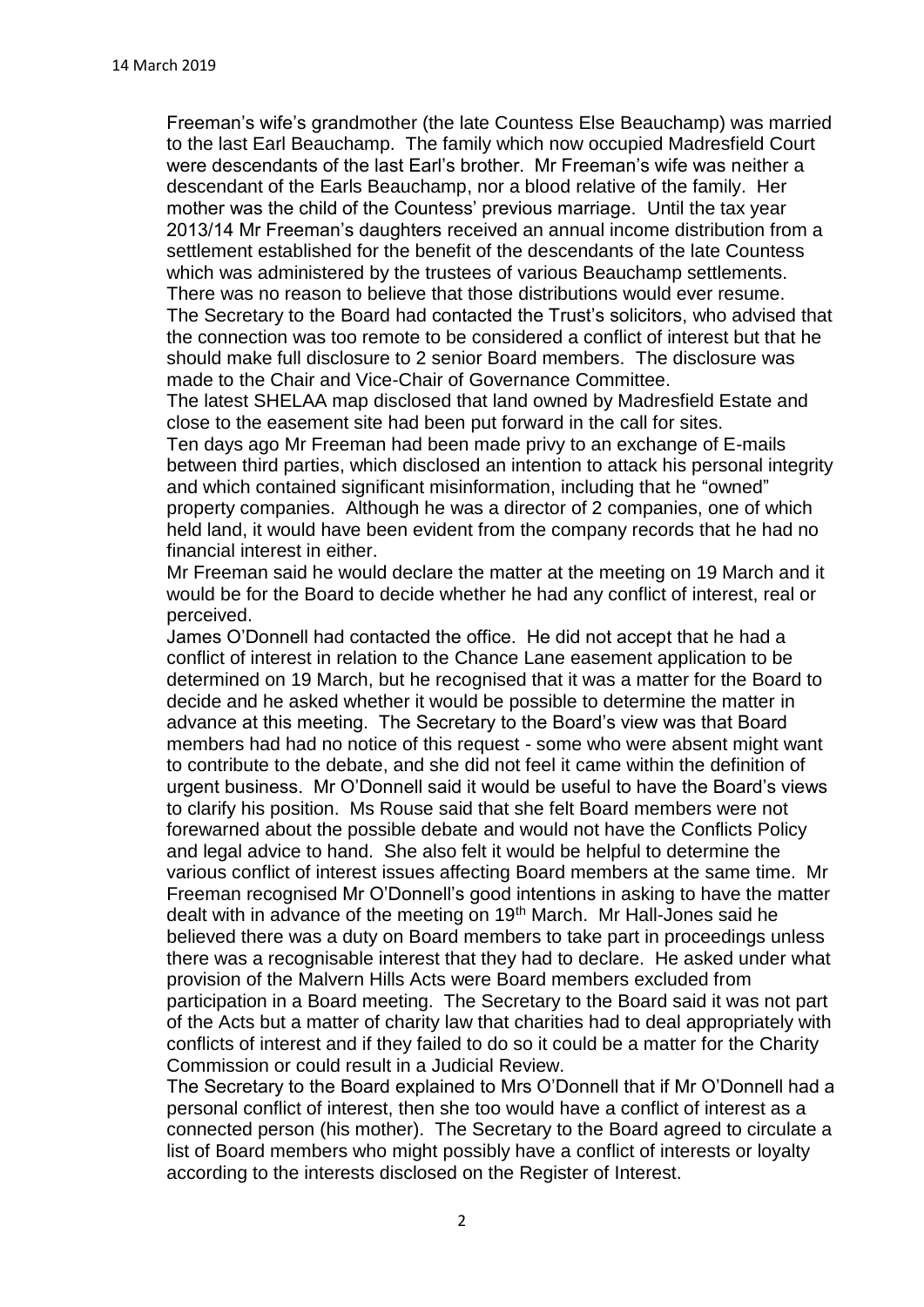Mr Freeman took the chair.

**6. To confirm the Minutes of the Board meetings held on 17.01.2109 (agenda item 5)**

On the proposal of Mr Freeman, seconded by Mrs O'Donnell, it was **RESOLVED** (with 1 abstention) to approve the minutes of the meeting held on 17 January 2019.

## **7. Matters arising (agenda item 6)**

The CEO reported that the funding agreement with MHDC had been signed.

## **8. Governance Committee (agenda item 7)**

- 8.1 On the proposal of Prof Raine, it was **RESOLVED** by the committee members present to approve the minutes of the meeting held on 24 January 2019.
- 8.2 Matters arising Prof Raine went through the matters reported in the minutes.
- 8.3 Adoption of minutes On the proposal of Prof Raine, seconded by Dr Braim it was **RESOLVED** unanimously to adopt the minutes of the meeting held on 24 January 2019.

## **9. Finance Administration and Resources Committee (agenda item 8)**

- 9.1 On the proposal of Mr Davies, seconded by Mrs Hodgson, it was **RESOLVED** by the committee members present to approve the minutes of the meeting held on 14 February 2019.
- 9.2 Matters arising

Mr Davies went through the matters reported in the minutes and confirmed that the increase in the levy for a band D property would be 2.7%. Mr Davies also made the Board aware that the cost of tree safety work had exceeded the budget (which had been set in 2017). The work advised as a result of the tree safety survey had been double that required in the previous year. The overspend was likely to be in the region of £8,000 and FAR would be considering how better to manage the Trust's exposure to these sorts of variables. Mr Watson asked if there had been any progress with the refurbishment of Manor House. The CEO confirmed that a meeting with the architect had been scheduled with a view to taking forward the revised plan.

9.3 Adoption of recommendations and the minutes

On the proposal of Mr Davies, seconded by Mrs Hodgson it was **RESOLVED** unanimously to adopt the minutes of the meeting held on 14 February 2019:

#### **10.Charity Commission Scheme (agenda item 9)**

Prof Raine went through the paper which set out further detail for inclusion in the consultation document for the Scheme about the working of the Independent Nomination Panel.

Mr Street suggested that the specialisations should be categorised – land and financial management as essential and human resources and charity governance as desirable. Ms Stace said she thought all the skills were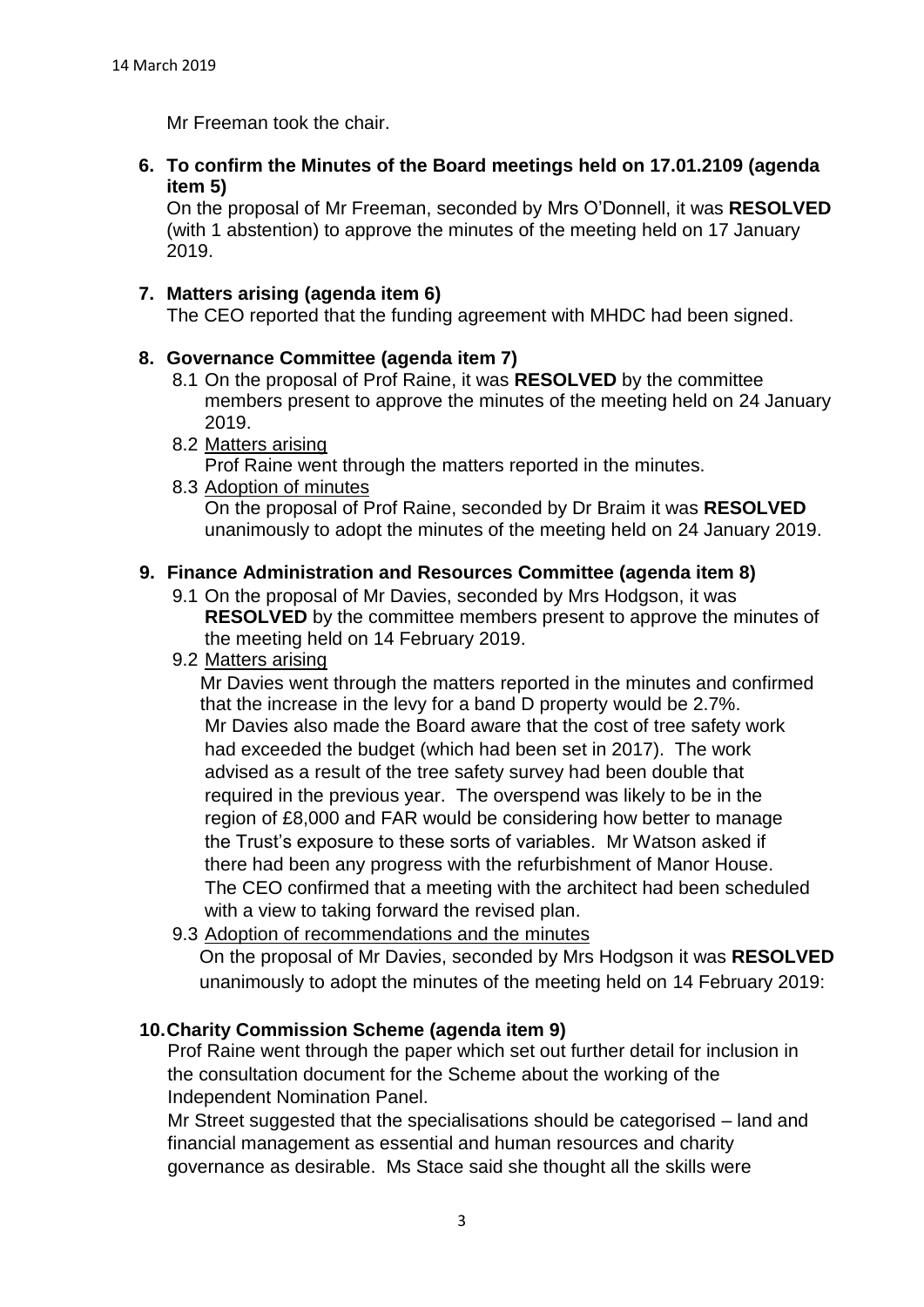important and should not be differentiated. Mr Watson asked whether clause 4 of the draft intended to say "exceeding 75%" and whether not less than 75% would be appropriate. He also asked whether the public should attend the INP meetings. Prof Raine said it might be a deterrent to many potential candidates if they found their personal information was to be discussed in public. Prof Raine confirmed (in response to a question) that it was proposed to restrict the appointment of Board members or connected persons to the INP. Mrs Hodgson suggested phasing the turnover if INP members. She also thought that the deliberations of the INP should be made in private as they would be talking about individuals. Ms Rouse agreed that the INP's decision making process should not be in public. Mr O'Donnell suggested that as a public body the organisation would be open to a Freedom of Information Act request. The Secretary to the Board confirmed that the Freedom of Information Act did not apply to Malvern Hills Trust. The Chair confirmed that the Trust normally responded to requests for information on a voluntary basis.

On the proposal of Mr Freeman, seconded by Prof Raine, it was **RESOLVED (**16 votes in favour, 5 against and one abstention) that the proposals contained in the paper should be incorporated into the draft Charity Commission Scheme consultation document.

# **11.Application to site bus shelter on Poolbrook Common (item 10 on the agenda)**

Ms Hodgson declared a conflict of loyalty as she was funding the project in her capacity as County Councillor. Mr O'Donnell also declared a conflict of loyalty as MHDC ward councillor and town councillor.

The CEO went through the paper and explained that Worcestershire County Council had now submitted an amended application taking into accounts the points raised by the Land Management Committee in respect of their first application. The County Council legal department had sent Heads of Terms for inclusion in a licence to formalise the arrangement.

Mr O'Donnell and Mrs Hodgson left the meeting.

On the proposal of Mr Freeman, seconded by Ms Rouse it was **RESOLVED** (19 votes in favour, 1 abstention)**:**

- That the Board grant permission to Worcestershire County Council to construct a base and erect a wooden bus shelter measuring approximately 3.5 x 2.0 metres at the location shown on the plan attached to this paper (subject to minor variation to accommodate underground services)
- That approval and signature of the documentation confirming the arrangement be delegated to the CEO

Mr O'Donnell and Mrs Hodgson returned to the meeting.

# **12.Charity Commission Scheme (item 11 on the agenda)**

The Secretary to the Board reported that responses were still outstanding from the DCMS. These were required before MHT could make progress with the consultation. The Charity Commission had sent through an analysis which confirmed that in their view the charity was the body corporate, and the land was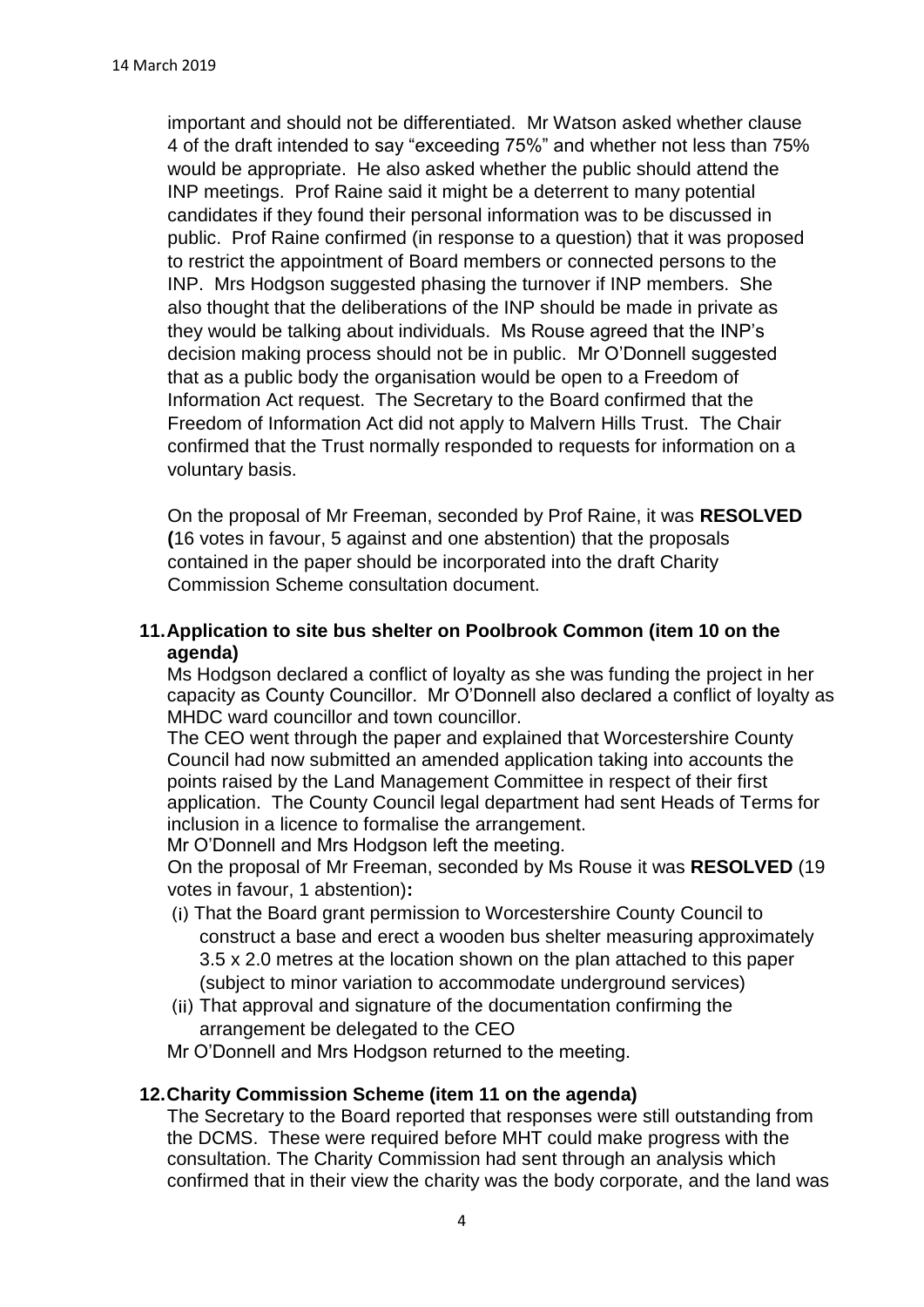held beneficially by MHT. A meeting had been arranged with Wimbledon and Putney Common Conservators, who were also preparing for a Scheme and to whom the same considerations applied. Their working group included a QC specialising in public land and a barrister who specialised in charity law. The Charity Commission were keen to ensure that organisations with similar constitutions were in agreement over the interpretation . The Secretary to the Board confirmed that she thought it was highly likely that the elections scheduled for November 2019 would go ahead as the Scheme had not made sufficient progress.

Mr Davies confirmed that costs were currently approximately £108,000.

## **13.To appoint another Wildlife Panel member (agenda item 12)**

The constitution of the committee required 4 Board members on the panel, and there were currently 3. Dr Braim was appointed.

#### **14.Urgent Business (agenda item 13)**

There was none.

## **15.Information (agenda item 14)**

- 15.1 **Malvern Spa Association** No report
- **15.2 AONB Joint Advisory Committee** No report
- **15.3 Wildlife Panel** Meeting on 6 March 2019 report to next meeting
- **15.4 Recreation Advisory Panel No meeting has taken place**

# **15.5 Management Report**

The CEO confirmed that more investigations were ongoing into the drainage system for the British Camp toilets. The car park ticket machines would be replaced in late April (after Easter – at MHT request). The CEO had had 2 further meetings at Brockhill Road, to look at an alternative surfacing method and to discuss setting up a residents' association. The Conservation Manager had met with Natural England (NE) to talk about the Schemes that expired in March 2020 (Southern Hills and Castlemorton). NE thought that there would be a replacement Scheme. There were no details at this point.

#### **16.Items for future consideration (agenda item 15)**

There were none.

#### **17.Next meeting**

13 June 2019 7.15pm Lyttelton Rooms

# **18.Confidential item (agenda items**

On the proposal of Mr Freeman, seconded by Ms Rouse, it was **RESOLVED** unanimously to exclude the public for discussion of item 18 on the agenda on the grounds that publicity would be prejudicial to the public interest by reason of the exempt or confidential nature of the business to be transacted (Staffing matter).

#### **The meeting closed at 8.36pm**